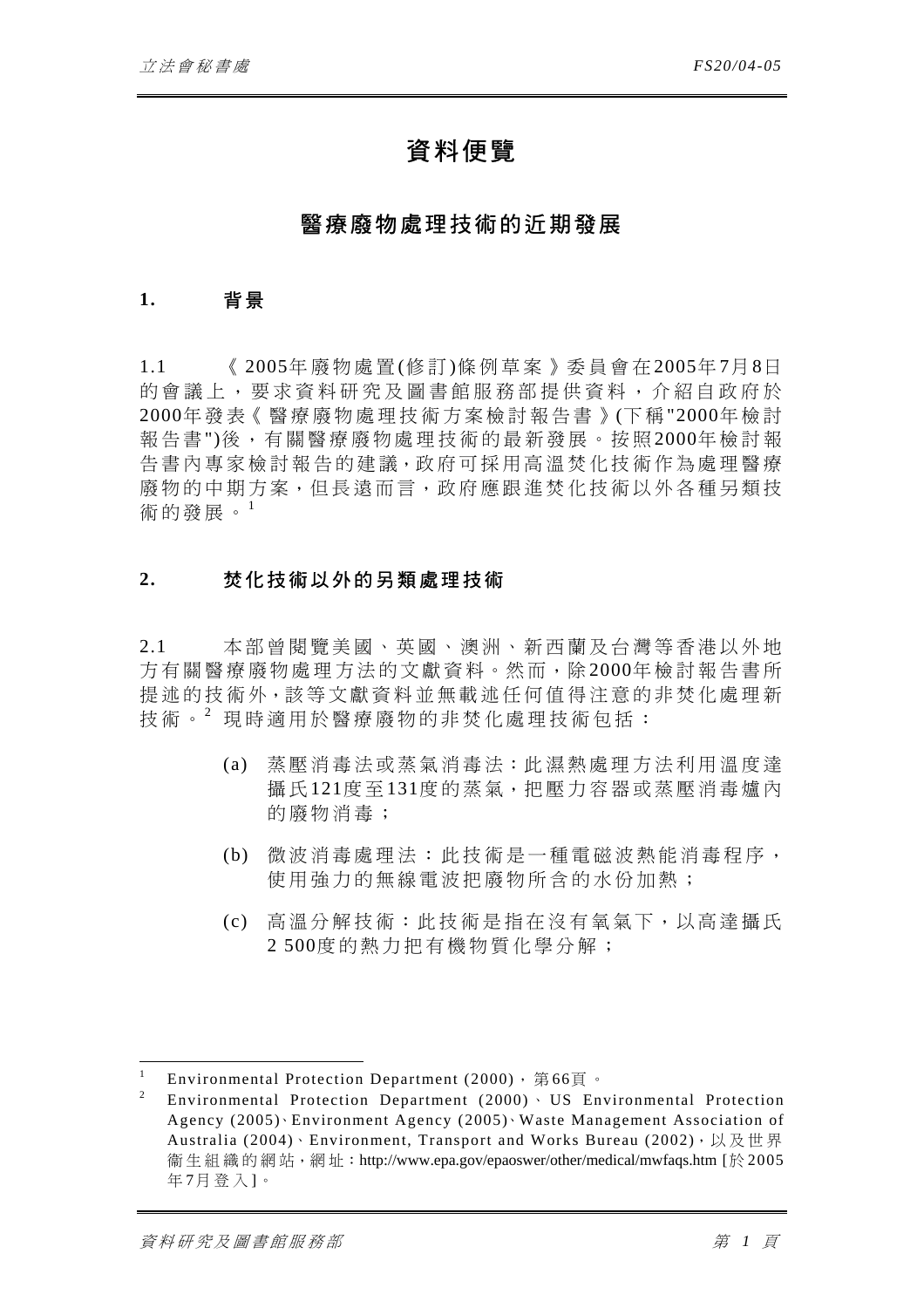- (d) 氣化技術:此技術的過程類似高溫分解技術,但所處理 的是含碳量高的廢物,並且是在限量氧氣下,把廢物加 熱至高達攝氏1 300度 ;
- (e) 化學消毒法:其過程是使用例如次氯酸鈉、甲醛、二氧 化氯及臭氧等化學物消滅病原體或使其不活動;
- (f) 電漿系統:此技術使用以高溫 (達攝氏 10 000度 )電離子 化的氣體,把廢物變為玻璃狀物質,並把金屬熔液分隔 出來;及
- (g) 輻射照射法:其過程是使用電子束或從放射性同位素排 出的其他高能量微粒把廢物消毒。

#### **3.** 非焚化處理技術的近期發展

3.1 近年,部分非焚化處理技術不但獲得不少海外地方的規管當 局認可或採用,<sup>3</sup> 在應用上更有明顯進展。在英國,多個來自技術用 家及供應商的個案研究顯示,廢物處理業正設法合併不同的非焚化處 理技術,以 處理廢物並製造熱能和電力。例如,一所廢物處理廠由 2004 年起以順序合併方式,使用高溫分解技 術、氣化技術及高溫氧化技術 處理廢物。該處理廠表示,採 用該等技術的廢物處理系統能從廢物中 回收高達80%的能源價值,以作為可用電力和熱能。<sup>4</sup> 英國的環境局 <sup>5</sup> 亦認為,此新處理系統的景觀影響及廢氣排放量均偏低,並能處理廣 泛不同的固體和液體廢物,包括醫療廢物。其缺點在於系統所涉及的 成本屬中至高水平,而因技術較新,可能會有無法預料的風險。

<sup>4</sup> *Compact Power – Sequential Pyrolysis, Gasification and High-Temperature*   $Oxidation$ , 細 http://www.environment-agency.gov.uk/wtd/679004/679021/679047/690537/?version=1&lang=\_e [於 2005年 7月登入 ]。

<sup>5</sup> 環境局按《 1995年環境法令》成立,是獲英國政府環境、食物及鄉郊事務部 和威爾斯國民議會資助的非政府部門公共機構。該局旨在提供教育和指引, 以免環境受損。

 $\overline{a}$ 

<sup>3</sup> 在海外地方,例如美國、英國、澳洲及新西蘭,非焚化處理技術已日趨普遍。 在台灣,除了常用的焚化技術,微波消毒法及化學消毒法亦分別於 2001年7 月 及 2001年 12月獲得合法認可。不少研究現正評估非焚化處理技術的安全程 度、廢氣排放量、運作方便程度及可靠性。例如,美國一所獨立及非牟利的 產品安全測試及認證機構 "the Underwriters Laboratories"現正就另類處理技 術草擬標準。進一步資料可瀏覽以下網址: http://www.ul.com/eph/medicalwasteindex.htm [於2005年7月登入]。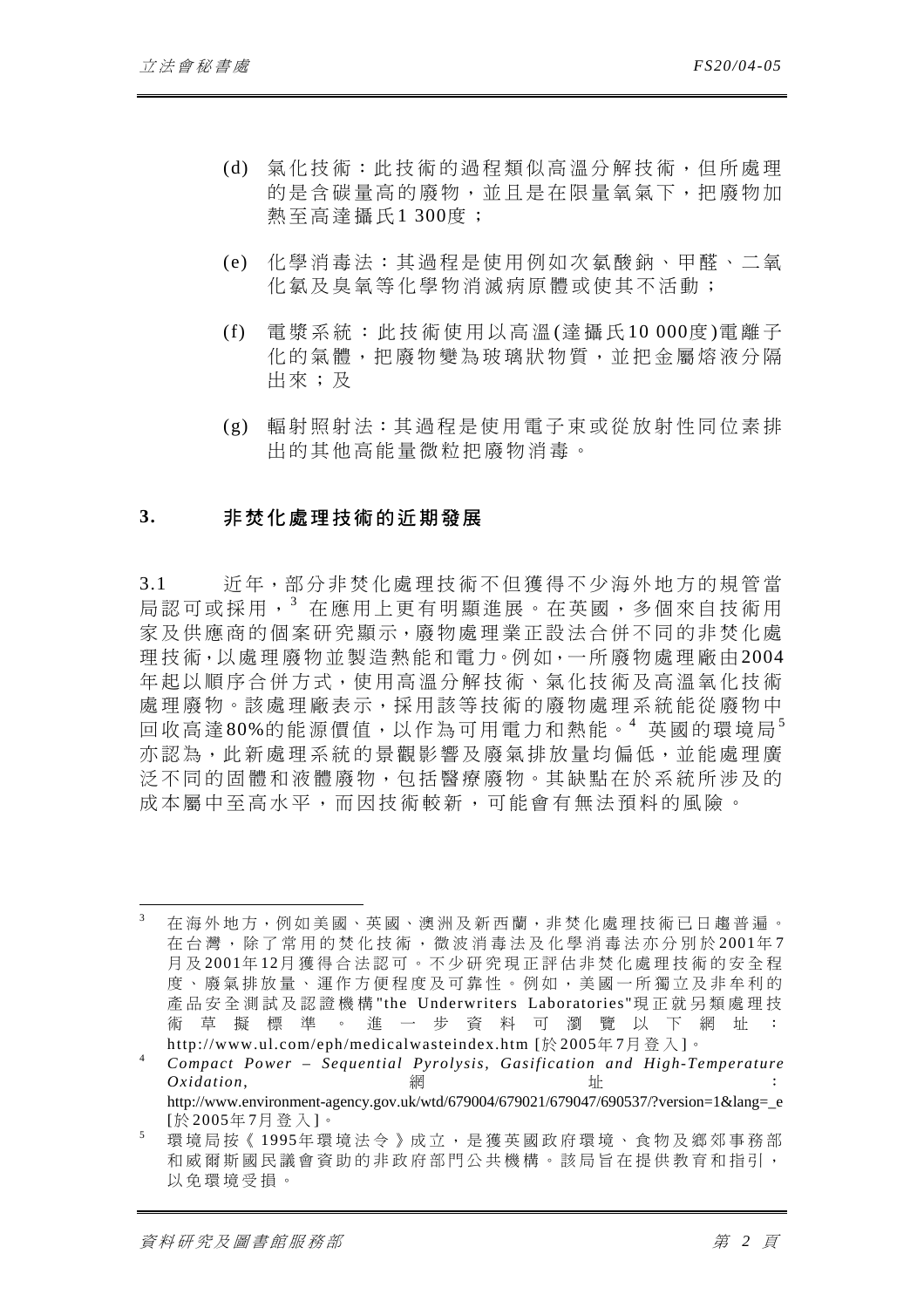3.2 世界衛生組織(世衛)在2004年發表的一份報告指出,有多 項小規模的創新醫療廢物處理技術正在研發中,包括太陽能發電蒸壓 消毒爐,以及裝有機動磨機和壓縮機的蒸壓器。6 特別是,發展太陽 能發電蒸壓消毒爐的人員稱,該技術以容易找到的物料制成,能為鄉 郊地提供廉宜的非燃燒手提消毒爐,而且不論在天晴或密雲的狀況下 均可使用。<sup>7</sup> 據該報告所述,其他研發中的技術包括使用充足熱能把 多支針筒溶成一團並將注射針嵌埋其內,以及改良循環再造的技術。 <sup>8</sup> 該報告表示,不少已發展國家的 醫院及其他醫療廢物製造者 *"*已 因 日益嚴厲的排放管制、成本爭拗,以及為獲得公眾接受而放棄焚化技 術,改為採用蒸壓消毒法 *"*。<sup>9</sup>

#### **4.** 有關焚化技術的近期檢討

4.1 過去數年,焚化技術沒有重大發展。雖然焚化仍是廣受採用 的醫療廢物處理技術,世衛在2004年公布的資料卻顯示, "有關焚化 醫護廢物的爭議在過去數年不斷增加 *"*。 <sup>10</sup> 焚化廢物可能會產生二噁 及呋喃等有毒空氣污染物,在攝氏 800度以下焚化廢物或燃燒含有 聚氯乙烯的塑料時,這問題尤其嚴重。即使焚化爐的溫度超過攝氏800 度,若焚化爐內的溫度不均勻,有毒空氣污染物仍可在溫度較低的氣 潭內或在啟動或關閉焚化爐時產生。世衛認為,焚化可提供*"中期解* 決問題的方法 *"*,尤以發展中國家為然,因 為該等國家可使用的另類 處理技術 (如蒸壓消毒法及微波消毒處理法)不多,但長遠應加強推廣 非焚化處理技術。<sup>11</sup>

 $\overline{a}$ 

<sup>6</sup> 該太陽能發電蒸壓消毒爐是由澳洲悉尼大學一組專業人員研發,而裝有機動 磨機和壓縮機的蒸壓器則由英格蘭 Newcastle upon Tyne Hospitals NHS [National Health Service] Trust Freeman 醫院一名專業人員研發。兩者均是 "Health Care Without Harm"於 2003年舉辦 "MedWaste Contest" 的得獎者。 "Health Care Without Harm"是一個由醫院、醫療及環境衛生組織與專業人士 及社區團體等組成的國際聯盟。

<sup>7</sup> Health Care Without Harm (2003a)。

<sup>8</sup> Batterman (2004), 第11頁。

<sup>9</sup> <sup>9</sup> Batterman (2004), 第10頁。

World Health Organization (2004b)。

<sup>&</sup>lt;sup>11</sup> World Health Organization (2004b)。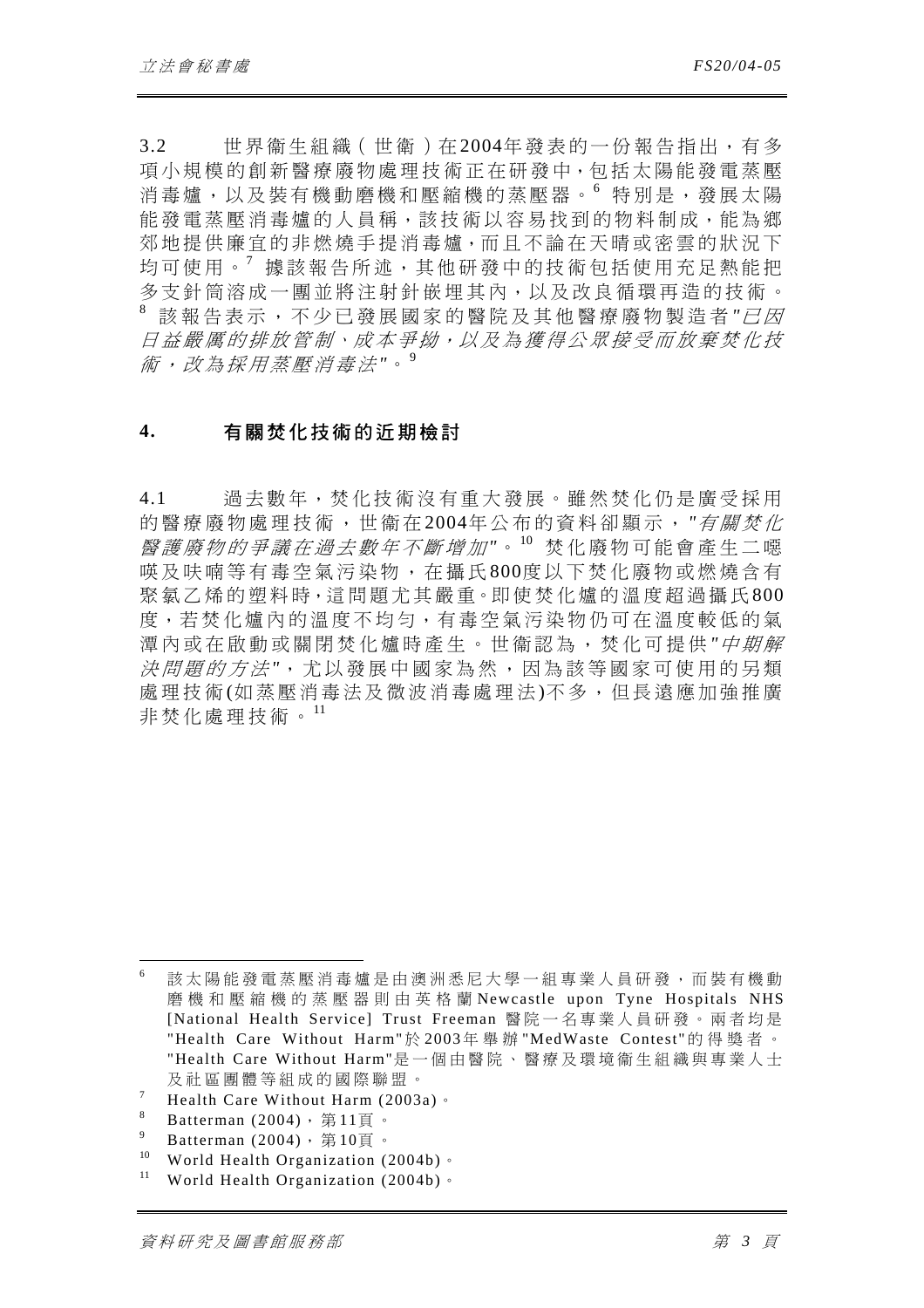4.2 世衞於2004年發表的另一份報告亦建議,世衞應視焚化為一 項 *"*過渡性質的醫護廢物處置方法 *"*。<sup>12</sup> 該報告指出,在不少已發展國 家,蒸壓消毒法等安全兼有效的廢物處理方法已越來越多,而它們的 成本亦似乎足以與小型醫療廢物焚化爐競爭。然而,該報告認為,由 於有焚化技術廣泛應用,這或會「妨礙」該等較可取處理技術的發展 及使用。<sup>13</sup>

資料研究及圖書館服務部 2005年 7月 22日 電話: 2869 9621

*---------------------------------------------------------------------------------------------------------*  資料便覽為立法會議員及其轄下委員會而編製,它們並非法律或其他專業意見,亦不應 以該等資料便覽作為上述意見。資料便覽的版權由立法會行政管理委員會 *(*下 稱 "行政管 理委員會 <sup>"</sup>) 所擁有。行政管理委員會准許任何人士複製資料便覽作非商業用途, 惟有關 複製必須準確及不會對立法會構成負面影響,並須註明出處為立法會秘書處資料研究及 圖書館服務部,而且須將一份複製文本送交立法會圖書館備存。

 $\overline{a}$ 

 $12$  Batterman (2004), 第50頁。

 $13$  Batterman (2004), 第48至50頁。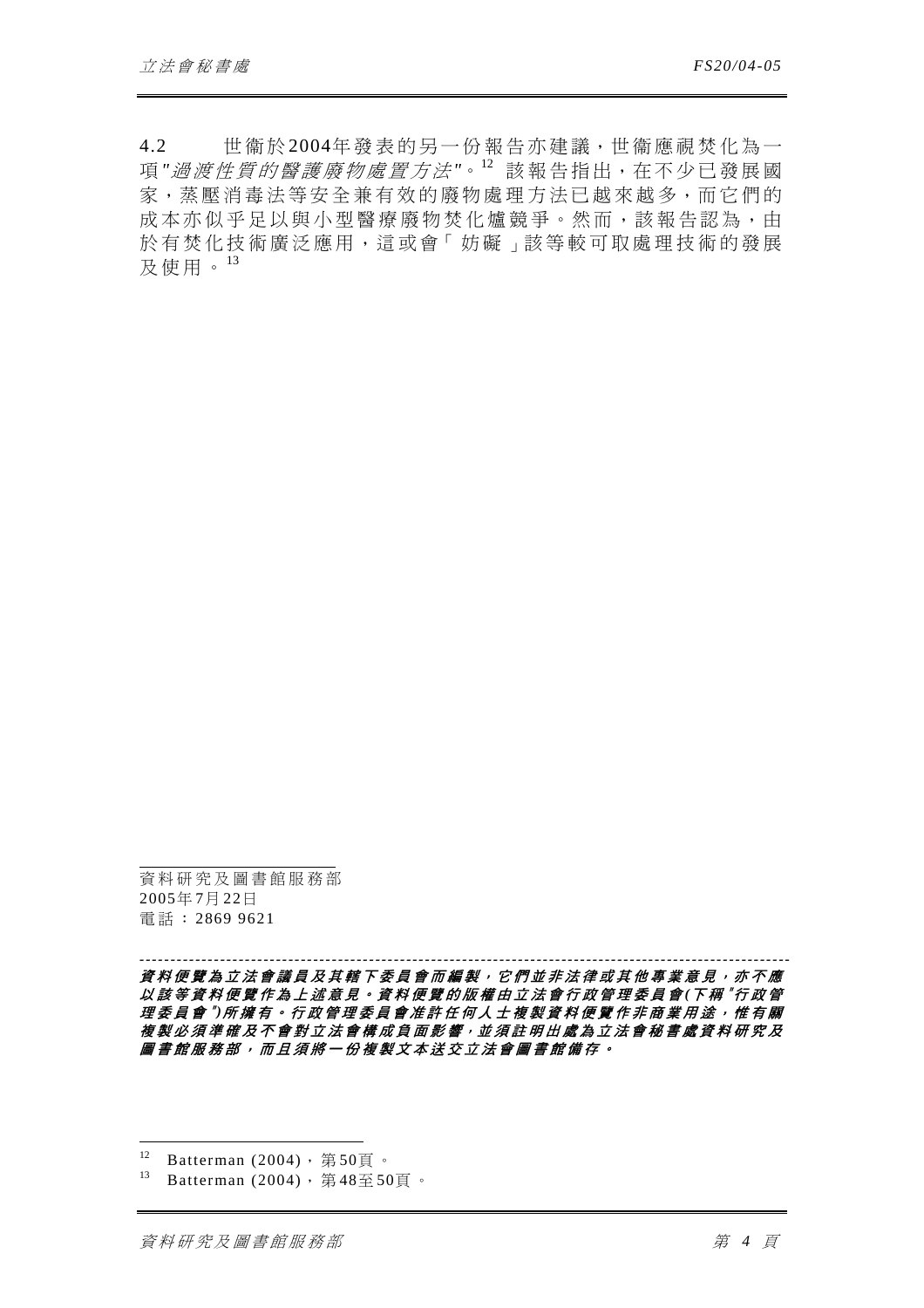## 參考資料

- 1. Batterman, S. (2004) *Findings on an Assessment of Small-scale Incinerators for Health-care Waste*. World Health Organization. Available from: http://www.who.int/water\_sanitation\_health/medicalwaste/smallincinerators/en/[ Accessed July 2005].
- 2. Department of Health. (2000) *Alternative Regulated Medical Waste Treatment Technologies: NYS Approved Treatment Systems*. New York State. Available from: http://www.health.state.ny.us/nysdoh/environ/altech.htm [Accessed July 2005].
- 3. Environment Agency. (2005) *Waste Technology Data Centre*. Available from: http://www.environment-agency.gov.uk/wtd/?version=1&lang=\_e [Accessed July 2005].
- 4. Environment, Transport and Works Bureau. (2002) *Proposed Clinical Waste Control Scheme*. Hong Kong Special Administrative Region Government. Available from:  $\blacksquare$ http://www.etwb.gov.hk/boards\_and\_committees/ace/2002ace/paper122002/index .aspx?langno=1&nodeID=282 [Accessed July 2005].
- 5. Environmental Protection Department. (2000) *Review of Alternative Technologies for the Treatment of Clinical Waste*. The Hong Kong Special Administrative Region Government.
- 6. Environmental Protection Department. (2005) *Clinical Waste*. Available from: http://www.epd.gov.hk/epd/dioxins/english/clinical\_faq.htm#1 [Accessed July 2005].
- 7. Health Care Without Harm. (2000) *Medical Waste Treatment Technologies: Evaluating Non-incineration Alternatives*.
- 8. Health Care Without Harm. (2003a) *Portable Solar-Powered Autoclave*. Available from: http://www.noharm.org/library/search.cfm[Accessed July 2005].
- 9. Health Care Without Harm. (2003b) *Boiling Chamber with Mechanical Grinder and Compactor*. Available from: http://www.noharm.org/library/search.cfm[Accessed July 2005].
- 10. INSCITE. (1999) *Alternative Treatment Technology: Autoclaving for Clinical Waste*. Conducted for the Hospital Authority, Hong Kong.
- 11. Juniper Consultancy Services Limited. (2002) *Technology Reviews for the Waste, Environmental and Renewable Energy Sectors*. Available from: http://www.juniper.co.uk/services/Our%20Services/alternatives to incineration.h tml [Accessed July 2005].